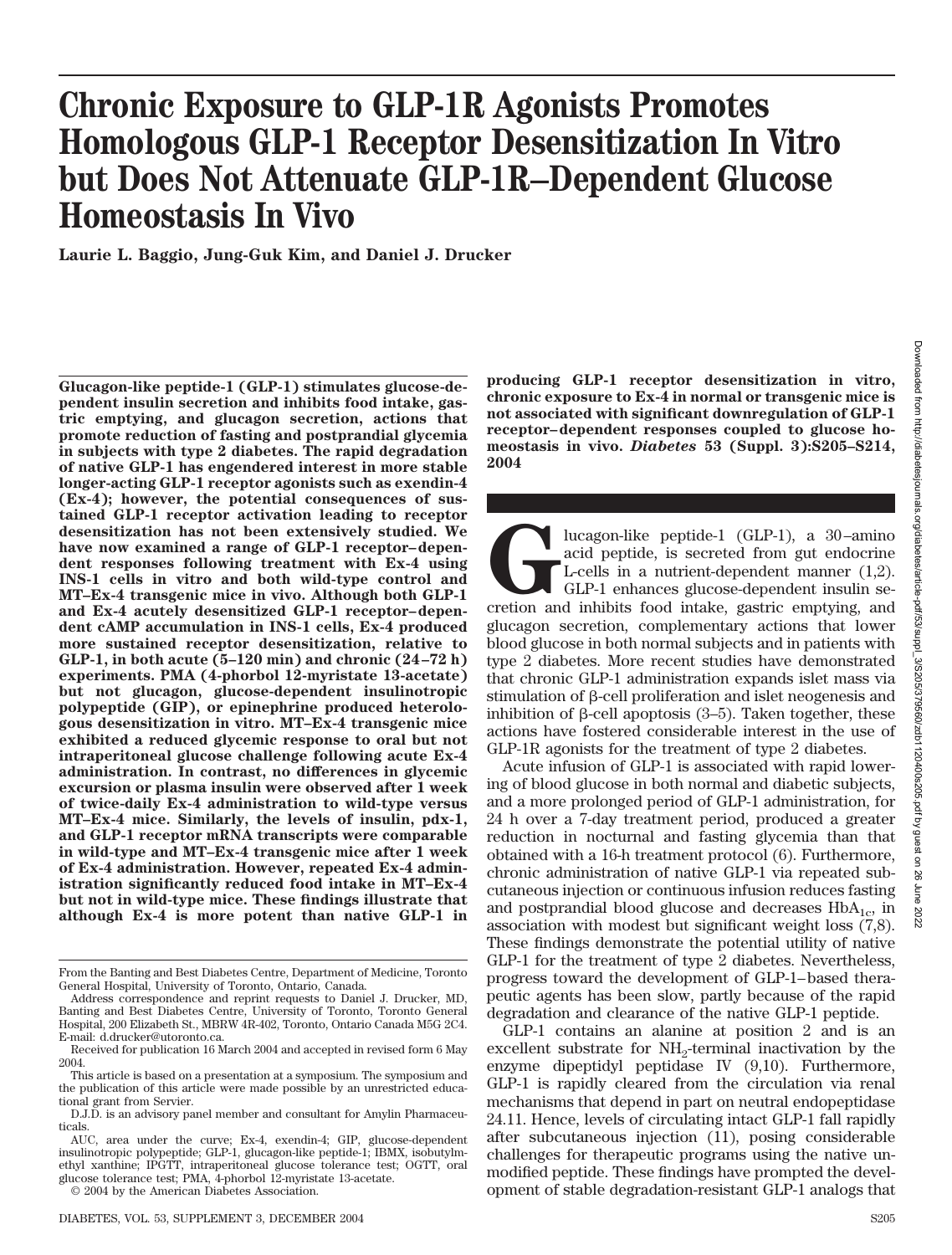exert longer durations of action and more sustained pharmacokinetic profiles following parenteral administration.

Current pharmaceutical approaches are evaluating the effectiveness of GLP-1R agonists, such as liraglutide (NN2211) or exenatide (exendin-4 [Ex-4]), for once or twice-daily administration regimens, respectively (12,13). Despite sustained elevations in the circulating levels of these GLP-1R agonists, no evidence for tachyphylaxis or clinically significant receptor desensitization has been observed in clinical studies. Furthermore, there remains interest in developing even longer-acting GLP-1R agonists (3) that might theoretically achieve higher levels of circulating agonists and therefore require administration only once a week. Although short-term exposure to GLP-1 produces rapid receptor desensitization in vitro, there is little information about the potential for more stable long-acting GLP-1R agonists to produce receptor desensitization in vivo. Accordingly, we examined GLP-1R–dependent responses before and after repeated exposure to GLP-1 or Ex-4 using islet cells in vitro and both normal and transgenic mice in vivo.

#### **RESEARCH DESIGN AND METHODS**

**Cell culture.** INS-1 islet cells were cultured in RPMI 1640 medium containing 11 mmol/l glucose and supplemented with 10% (vol/vol) heat-inactivated FCS, 25 mmol/l HEPES [*N*-(2-hydroxyethyl)piperazine-*N*-(2-ethanesulphonic acid)], 100 IU/ml penicillin, 100 mg/ml streptomycin, 1 mmol/l sodium pyruvate, and 50 mmol/l mercaptoethanol in a humidified (95% air/5%  $CO<sub>2</sub>$ ) atmosphere. Tissue culture medium was changed every 24 h, and for desensitization studies, 100 nmol/l of fresh GLP-1 or Ex-4 (California Peptide Research, Napa, CA) was added daily. For experiments examining heterologous desensitization, 100 nmol/l glucose-dependent insulinotropic polypeptide (GIP), glucagon, epinephrine (Sigma, St. Louis, MO), or 400 nmol/l 4-phorbol 12-myristate 13-acetate (PMA) (Sigma) were added to INS-1 cells for 1- or 24-h periods. **cAMP analyses.** INS-1 cells were washed with PBS, incubated for 1 h with fresh RPMI media, then incubated with specific peptides for 30 min in the presence of 100 mmol/l isobutylmethyl xanthine (IBMX) in serum-free medium. Cells were then washed, 70% ethanol supplemented with 100 mmol/l IBMX was added, and extracts were stored at  $-20^{\circ}$ C. Analysis of cAMP was via radioimmunoassay (Biomedical Technologies, Stoughton, MA). All experimental treatments were performed in triplicate or quadruplicate.

**Mice.** The generation and characterization of MT–Ex-4 transgenic mice on a C57BL/6  $\times$  SJL genetic background has been described (14). These mice express Ex-4 in multiple tissues, and plasma levels of Ex-4 generally ranged from 5 to 20 pg/ml. MT–Ex-4 mice and age-matched (12- to 16-week-old males) control (transgene-negative) C57BL/6 mice were maintained on a 12-h light/ dark cycle with free access to standard rodent chow and water, except where noted. Experiments were carried out following protocols and guidelines approved by the Toronto General Hospital Animal Care Committee.

**Glucose tolerance and plasma insulin measurements.** Glucose tolerance was analyzed in control and MT-exendin transgenic mice before (basal) and following 1 week of twice-daily intraperitoneal Ex-4 (100 ng/mouse) or PBS administration. Oral glucose tolerance tests (OGTTs) or intraperitoneal glucose tolerance tests (IPGTTs) were carried out following an overnight fast (16–18 h). Fasting blood glucose was measured and Ex-4 (100 ng/mouse; California Peptide Research) or PBS was administered by intraperitoneal injection immediately before glucose loading. Glucose (1.5 mg/g body wt) was administered via a gavage tube or by intraperitoneal injection. Blood glucose levels were measured using a Glucometer Elite blood glucose meter (Bayer, Toronto, ON). For plasma insulin determination, a blood sample (100  $\mu$ ) was removed from the tail vein during the 10- to 20-min time period after glucose administration and mixed immediately with a 10% vol of a chilled solution containing 5,000 KIU/ml Trasylol (Bayer), 32 mmol/l EDTA, and 0.1 nmol/l Diprotin A (Sigma). Plasma was stored at -80°C. Plasma insulin levels were measured using a rat/mouse insulin enzyme-linked immunosorbent assay kit (Linco Research, St. Charles, MO) with rat insulin as standard.

**Pancreas insulin extraction and measurement.** The pancreas was homogenized twice in ice-cold extraction medium [1N HCl containing 5% (vol/vol)



**FIG. 1. Short-term homologous desensitization of GLP-1–stimulated cAMP production in INS-1 cells. Cells were pretreated with or without 100 nmol/l GLP-1 for indicated times (5 min to 2 h), followed by a 1-h resensitization period and subsequent stimulation with 0.1, 1, 10, and 100 nmol/l GLP-1** for 30 min. Data are means  $\pm$  SE of at least four independent experiments.  $*P < 0.05$ ,  $*P < 0.01$ .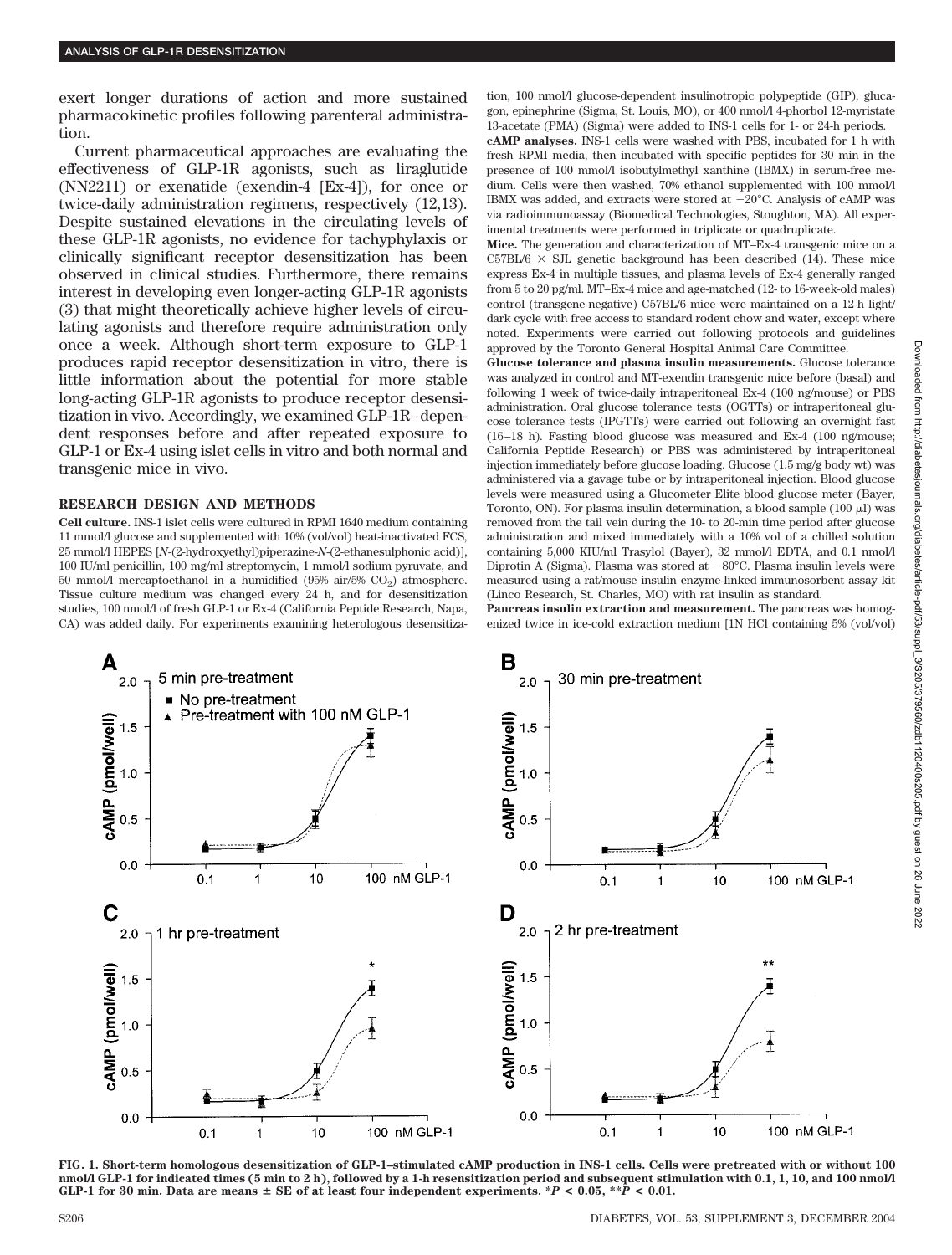

**FIG. 2. Short-term desensitization of Ex-4–stimulated cAMP production in INS-1 cells. Cells were pretreated with or without 100 nmol/l Ex-4 for** indicated times (5 min to 2 h), followed by a 1-h resensitization period and subsequent stimulation with 0.1, 1, 10, and 100 nmol/l Ex-4 for 30 min.<br>Data are means ± SE of at least four independent experiments. \*P < 0.05,



**FIG. 3. Prolonged exposure to GLP-1 promotes homologous desensitization of cAMP production in INS-1 cells. Cells were pretreated with or without 100 nmol/l GLP-1 for indicated times (24–96 h), followed by a 1-h resensitization period without peptide and subsequent restimulation with 0.1, 1, 10, and 100 nmol/l GLP-1 for 30 min. \****P* **< 0.05.**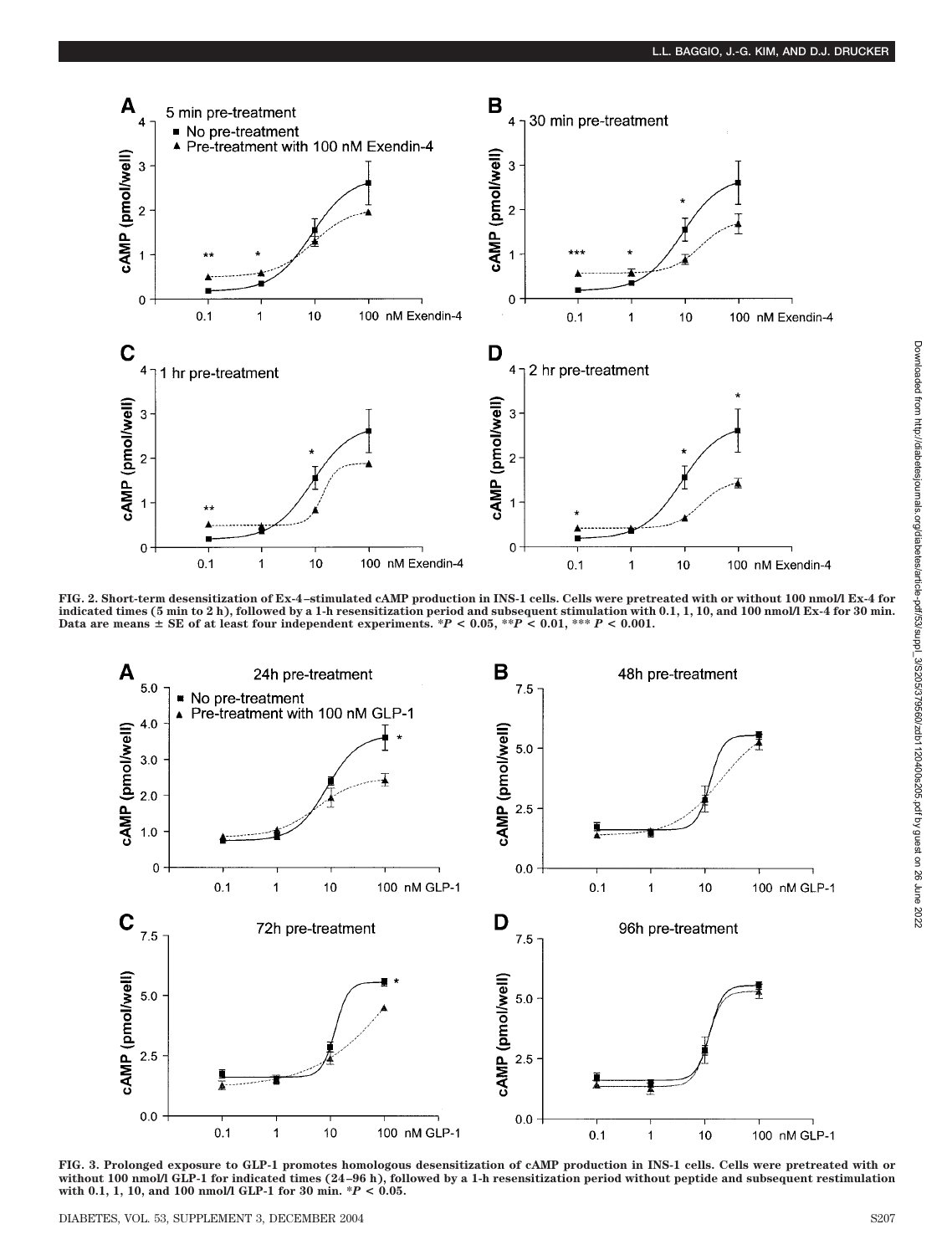

**FIG. 4. Prolonged exposure to Ex-4 promotes desensitization of cAMP production in INS-1 cells. Cells were pretreated with or without 100 nmol/l Ex-4 for indicated times (24–96 h), followed by a 1-h resensitization period and resubsequent stimulation with 0.1, 1, 10, and 100 nmol/l Ex-4 for 30 min. Data are means**  $\pm$  **SE** of at least four independent experiments. \**P* < 0.05, \*\**P* < 0.01, \*\*\**P* < 0.001.

formic acid, 1% (vol/vol) trifluoroacetic acid, and 1% (wt/vol) NaCl]. Peptides and small proteins were adsorbed from extracts by passage through a C18 silica cartridge (Waters Associates, Milford, MA). Adsorbed peptides were eluted in 80% (vol/vol) isopropanol containing 1% (vol/vol) trifluoroacetic acid. Pancreatic insulin was measured using a rat insulin radioimmunoassay kit (Linco Research) with rat insulin as a standard. Total protein concentration in pancreatic extracts was measured using the Bradford method (15) with dye reagent (Bio-Rad Laboratories, Hercules, CA).

**RNA isolation and real-time RT-PCR.** RNA was extracted from pancreas samples using TRI reagent (Sigma). Real-time quantitative PCR reactions were carried out using an Applied Biosystems 7900HT Sequence Detection System (Applied Biosystems, Foster City, CA). Primers and PCR conditions for mouse insulin, pdx-1, and the GLP-1R transcripts were those recommended by Applied Biosystems.

**Feeding studies.** Mice were weighed, given intraperitoneal injections of Ex-4 (100 ng/mouse), and then placed into individual cages containing preweighed rodent diet, with free access to water. At 2, 4, 8, and 24 h following Ex-4 administration, the chow was reweighed and total food intake (g/g body wt) was calculated.

**Statistics.** For analysis of cAMP, data were plotted using the nonlinear regression method and statistical significance was assessed with an unpaired Student's *t* test.

Data for analysis of wild-type and MT-exendin mice are presented as means  $\pm$  SE. Statistical significance was determined by Student's  $t$  test or ANOVA and Bonferonni's post-test using Prism Version 3.03 software (Graph-Pad Software, San Diego, CA). A  $P$  value  $\leq 0.05$  was considered to be statistically significant.

## **RESULTS**

Studies utilizing short-term incubations (5–30 min) with GLP-1 in islet cell lines have demonstrated desensitization of the GLP-1 receptor in vitro (16). To compare the effects of native GLP-1 versus the more stable degradation-resistant lizard peptide Ex-4 on GLP-1 receptor desensitization, we preincubated INS-1 islet cells with GLP-1 or Ex-4 from 5 min to 2 h, following which cells were rechallenged with the same peptide. No significant diminution in the magnitude of GLP-1–stimulated cAMP accumulation was seen following preincubation of INS-1 cells with 100 nmol/l GLP-1 for 5 or 30 min (Fig. 1); however, longer preincubation periods for 1–2 h produced a significant reduction in the cAMP response following subsequent rechallenge with GLP-1 (Fig. 1*A*–*D*). In contrast, INS-1 cells incubated with Ex-4 for 5 or 30 min exhibited higher basal levels of cAMP (Fig. 2*A* and *B*). Furthermore, a significantly diminished magnitude of cAMP accumulation following Ex-4 rechallenge was detected in cells preincubated with Ex-4 for as little as 30 min (Fig. 2*B*).

The majority of previous studies examining GLP-1 receptor desensitization in islet cells have used short (5–60 min) preincubation periods; however, little information is available about the consequences of long-term exposure of islet cells to GLP-1 receptor agonists. Accordingly, we assessed the cAMP response to GLP-1 or Ex-4 following 24- to 96-h pretreatment periods. Evidence for a diminished cAMP response was detected in INS-1 cells pretreated with 100 nmol/l GLP-1 for 24 or 72 h, but was only detected when cells were rechallenged with 100 nmol/l GLP-1 (Fig. 3*A* and *C*). In contrast, significantly reduced cAMP accumulation following rechallenge with Ex-4 was observed in cells preincubated with 100 nmol/l Ex-4 for 24–96 h (Fig. 4*A*–*D*), and significantly reduced cAMP accumulation was observed even at concentrations as low as 0.1 nmol/l Ex-4 after a 96-h pretreatment period (Fig. 4*D*).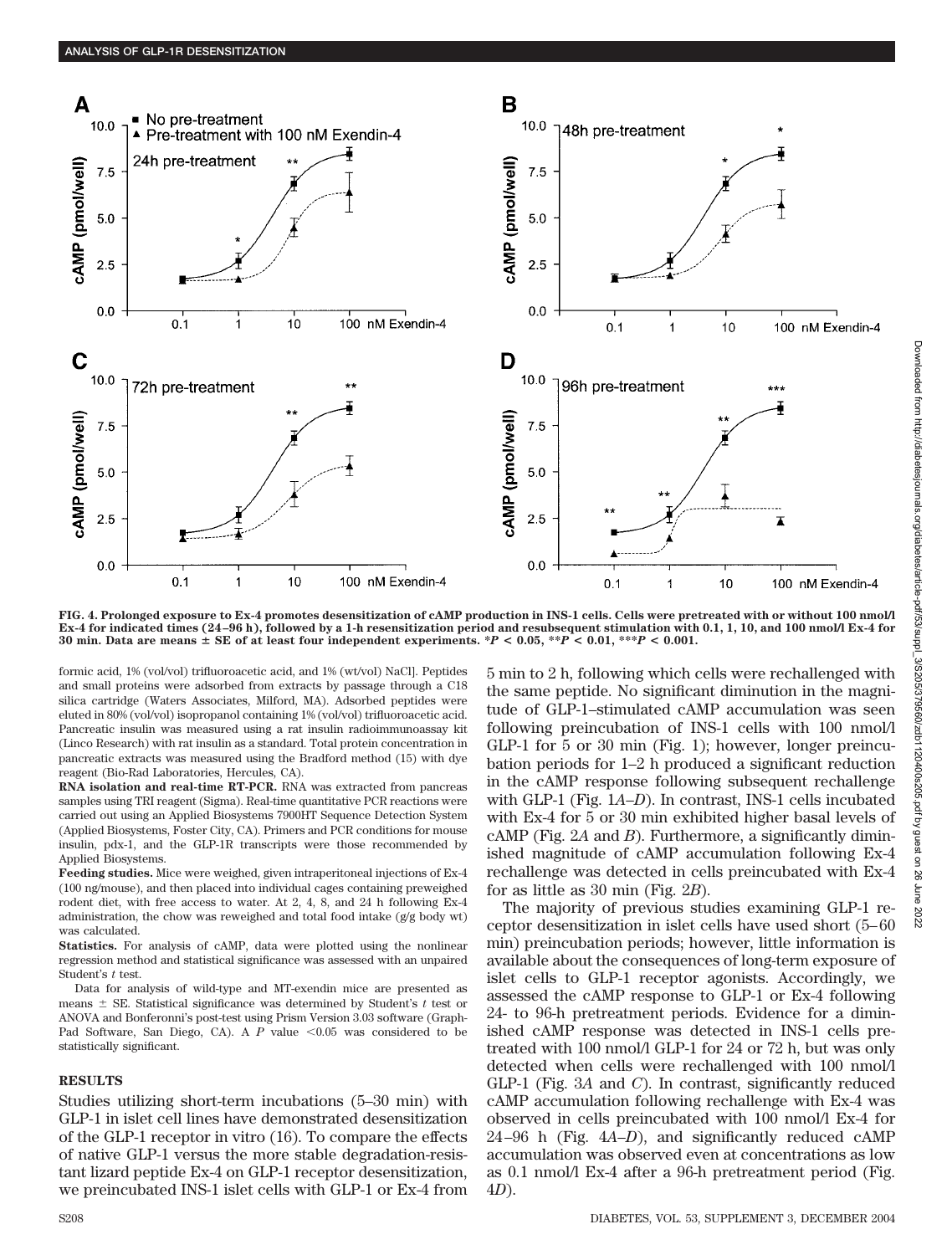

**FIG. 5. Heterologous desensitization of GLP-1–stimulated (***A* **and** *C***) or Ex-4–stimulated (***B* **and** *D***) cAMP production in INS-1 cells. Cells were pretreated with 100 nmol/l glucagon, epinephrine, or GIP or 400 nmol/l PMA for1h(***A* **and** *B***) or 24 h (***C* **and** *D***), followed by a 1-h resensitization period and subsequent restimulation with 0.1, 1, 10, and 100 nmol/l GLP-1 (***A* **and** *C***) or Ex-4 (***B* **and** *D***) for 30 min. \****P* **< 0.05.**

The results of these homologous desensitization experiments demonstrated significant differences in the INS-1 cell response to preincubation and rechallenge with native GLP-1 versus Ex-4. To determine if INS-1 cells exhibited differential responsivity to these ligands following preincubation with heterologous agents that also activate the secretory pathway, we examined the cAMP response to GLP-1 or Ex-4 after preincubation of INS-1 cells with glucagon, GIP, epinephrine, or PMA. A 1-h preincubation with PMA was associated with significant diminution in the magnitude of GLP-1 or Ex-4–stimulated cAMP accumulation (Fig. 5*A* and *B*). In contrast, a 24-h preincubation with glucagon, GIP, or epinephrine was not associated with heterologous desensitization to subsequent rechallenge with GLP-1 or Ex-4 (Fig. 5*C* and *D*).

To determine whether repeated administration of Ex-4 was associated with evidence for GLP-1 receptor desensitization in vivo, we analyzed glucose homeostasis in wild-type and MT–Ex-4 transgenic mice treated with twice-daily Ex-4 for 7 days. Wild-type mice initially exhibited a greater magnitude (relative to MT–Ex-4 mice) of glycemic excursion following OGTT, and the area under the curve (AUC) glucose was significantly reduced following treatment with Ex-4, both before and after 1 week of twice-daily Ex-4 administration (Fig. 6*A*–*D*). Although the magnitude of AUC glycemic excursion following oral

DIABETES, VOL. 53, SUPPLEMENT 3, DECEMBER 2004 S209

glucose loading was reduced in MT–Ex-4 relative to control wild-type mice, exogenous Ex-4 reduced the AUC glucose in MT–EX-4 mice both acutely and after 1 week of twice-daily EX-4 administration (Fig. 6*A*–*D*). Intriguingly, the levels of plasma insulin were significantly lower in saline- or Ex-4–treated MT–Ex-4 mice, relative to control mice, at the end of the 1-week treatment period (Fig. 6*E* and *F*). Intraperitoneal glucose tolerance was assessed in a separate group of control and MT–Ex-4 transgenic mice before and 1 week after twice-daily Ex-4 administration (Fig. 6*G* and *H*). In contrast to the results of the OGTT in wild-type versus MT–Ex-4 mice (Fig. 6*A*), glycemic excursion after IPGTT was identical in control- and MT–Ex-4 transgenic mice treated with a single acute injection of Ex-4 (Fig. 6*G*), and no differences in glucose clearance, relative to the baseline IPGTT, were observed after 1 week of twice-daily Ex-4 administration (Fig. 6*H*).

Body weight and basal food intake were not significantly different before the 1-week treatment period in wild-type versus MT–Ex-4 transgenic mice (Fig. 7*A*); however, 1 week of Ex-4 administration significantly inhibited food intake to a greater extent in MT–Ex-4 transgenic compared with wild-type control mice (Fig. 7*B*). No significant differences in body weight were detected after 1 week of Ex-4 administration in wild-type versus MT–Ex-4 mice (Fig. 7*C*). Although pancreatic weight was comparable in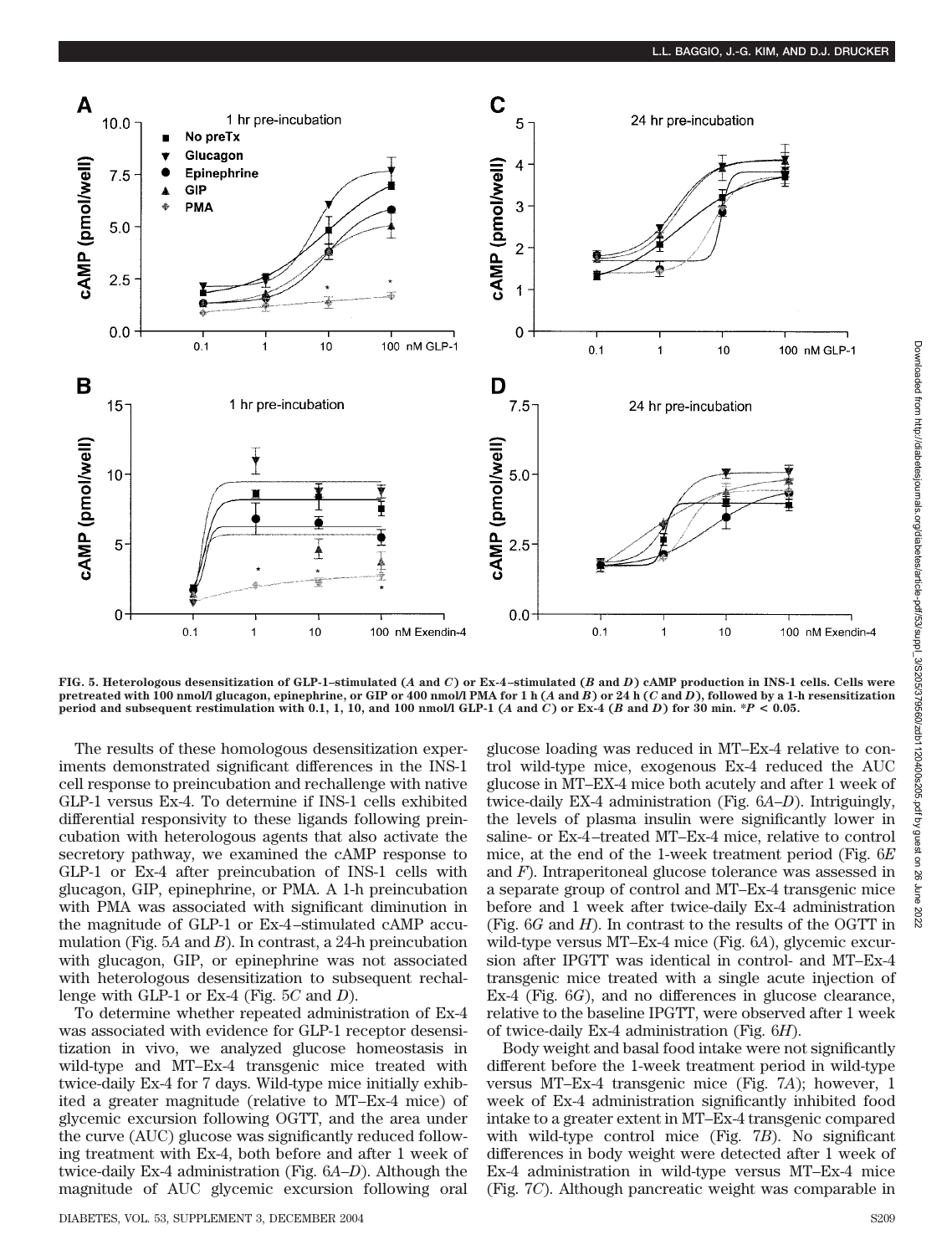

**FIG. 6. Improved oral glucose tolerance in control and MT-exendin transgenic mice in response to Ex-4 treatment. Basal OGTT (***A***) and AUC glucose (***C***) in control and MT-exendin transgenic (MT-Ex) mice following intraperitoneal injection of PBS or 100 ng Ex 4. OGTT (***B***) and AUC glucose (***D***) in control and MT-exendin mice following 1 week of twice-daily administration of intraperitoneal PBS or Ex-4 (100 ng). Values are means SE;** *n* - **4–8 mice/group. Plasma insulin levels at the 10- to 20-min time point following glucose challenge during a basal OGTT before 1 week of Ex-4 administration in control and MT-Ex mice following IP injection of PBS or 100 ng Ex-4 (***E***) or levels of glucose-stimulated insulin during OGTT after 1 week of twice-daily administration of IP PBS or 100 ng Ex-4 (***F***). Values are means SE;** *n* - **4–8 mice/group. \*\****P* **< 0.01 for PBS-treated control mice vs. PBS-treated MT-exendin mice; #***P* **< 0.05 for Ex-4–treated control mice vs. Ex-4–treated MT-Ex mice.** *G***: Basal IPGTT and AUC glucose in control and MT-exendin mice following intraperitoneal injection of the first injection of Ex-4 (100 ng) at the start of the 1-week treatment period.** *H***: IPGTT and AUC glucose in control and MT-exendin mice following 1 week of twice-daily administration of intraperitoneal PBS or Ex-4 (100 ng). Values are means**  $\pm$  **SE;**  $n = 4-5$  **mice/group.** 

wild-type mice after saline versus Ex-4 administration, pancreatic weight was significantly increased in MT–Ex-4 mice following Ex-4 treatment (Fig. 7*D*). In contrast, pancreatic insulin content was significantly increased in wild-type mice, but not in MT–Ex-4 mice, after 1 week of Ex-4 administration (Fig. 7*E*).

To determine the effect of chronic repeated exposure to Ex-4 on pancreatic mRNA transcripts potentially upregulated (insulin, pdx-1) or downregulated (GLP-1 receptor) following GLP-1 receptor activation, we used real-time PCR to determine the levels of these mRNA transcripts at the end of the 1-week treatment period. No significant differences in the levels of pancreatic insulin, pdx-1, and GLP-1 receptor mRNA transcripts were detected in wildtype versus MT–Ex-4 saline-treated mice, and Ex-4 treatment had no significant effect on the levels of these mRNA transcripts in wild-type or transgenic mice at the end of the 7-day treatment period (data not shown).

## **DISCUSSION**

Given the clinical interest in the therapeutic benefits of achieving sustained chronic elevations in plasma levels of GLP-1 receptor agonists, the potential for GLP-1 receptor desensitization has implications for the optimal use of GLP-1 receptor agonists. Receptors for glucagon, GLP-2, and GIP undergo rapid homologous desensitization in vitro (16–18). Similarly, short-term incubations of islet cells with native GLP-1 induces rapid GLP-1 receptor

desensitization (16,19), accompanied by phosphorylation of serine residues in the COOH-terminal tail of the receptor (20,21). Desensitization of the islet GLP-1 receptor was also observed with acute exposure to PMA (19), in agreement with our findings using PMA in the current study. Furthermore, mutation of specific serine residues in the COOH-terminal tail of the GLP-1 receptor results in diminished PMA-associated receptor desensitization (21,22).

Continuous exposure of isolated rat islets to the related incretin GIP for 20 h resulted in a reduction in the subsequent insulin secretory response to either GIP or glucose (23). Similarly, a 4-h infusion of GIP in rats produced an initial but nonsustained increase in plasma insulin, whereas a comparable infusion of GLP-1 maintained elevated levels of plasma insulin during the entire 4-h time period (24). Although exposure of islet cells to GIP produces homologous desensitization of the GIP receptor, exposure of HIT islet cells to GIP had no effect on the subsequent response to GLP-1. In contrast, preexposure of HIT cells to GLP-1 alone produced homologous GLP-1 receptor desensitization (16). These findings are in agreement with our data generated using INS-1 cells, which failed to detect evidence for heterologous desensitization of the GLP-1 receptor after exposure to epinephrine, GIP, or glucagon. Hence, despite overlapping biological actions converging on insulin secretion, GIP and GLP-1 do not seem to produce meaningful heterologous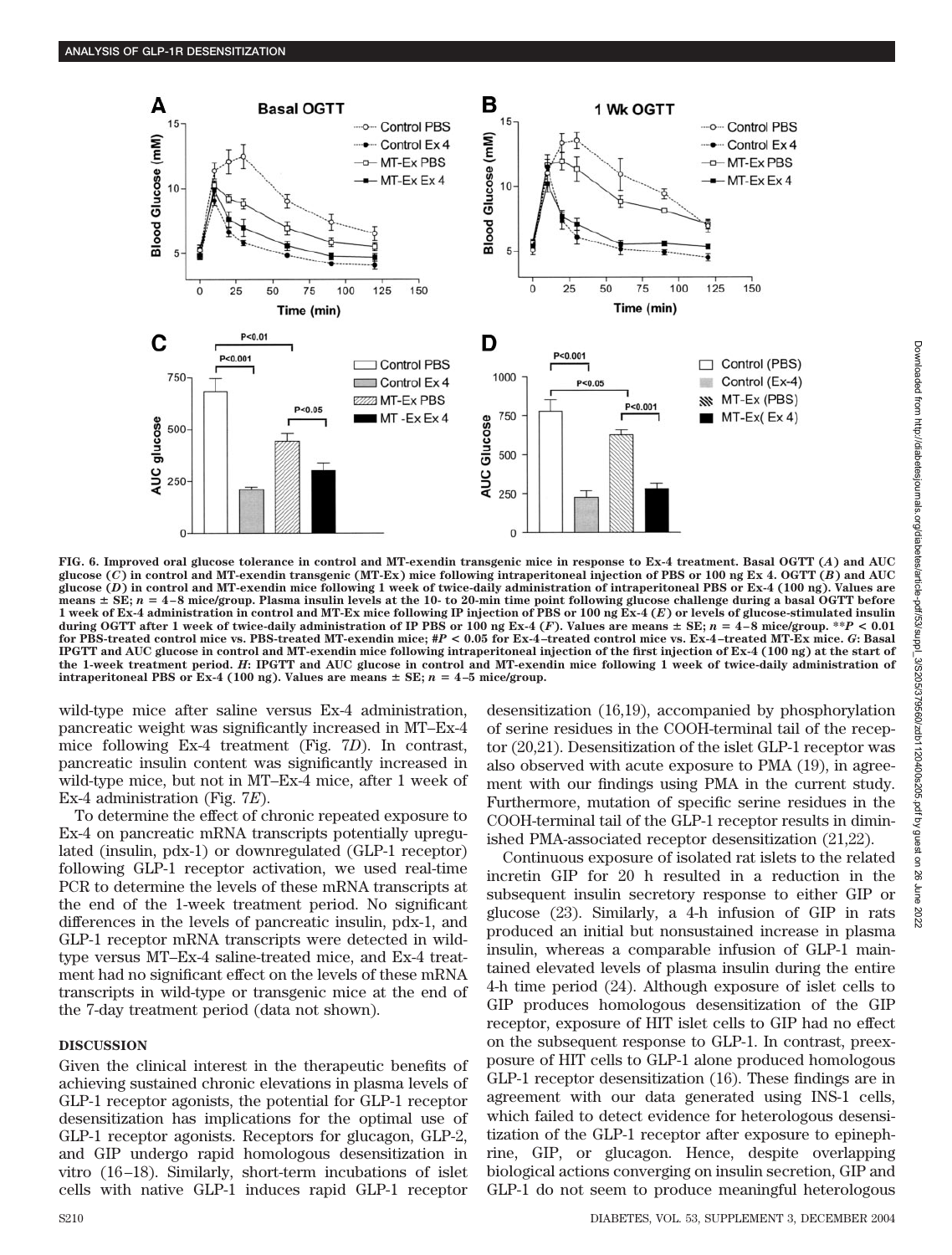





**FIG. 6—Continued.**

desensitization at their respective receptors in islet cell studies.

The rapid degradation of native GLP-1 by dipeptidyl peptidase IV has stimulated considerable interest in the development of degradation-resistant long-acting GLP-1 receptor agonists, such as Ex-4 (2). Surprisingly, there is little available data examining whether Ex-4 exhibits differences, relative to native GLP-1, in the magnitude of homologous GLP-1 receptor desensitization. Our findings using islet cells in vitro demonstrate that exposure to Ex-4 is associated with a greater degree of GLP-1 receptor desensitization compared with comparable incubations with GLP-1. Given the greater stability and prolonged activity of Ex-4 relative to native GLP-1 (25), it seems likely that islet cell GLP-1 receptors are exposed for a greater period of time to intact degradation-resistant Ex-4. No significant differences in receptor binding or postreceptor activation have been observed for Ex-4 relative to

GLP-1 (26) in vitro; however, Ex-4 is far more potent and exhibits an extended pharmacokinetic profile relative to native GLP-1 in vivo (25,27).

Several previous experiments have assessed the effects of continuous intracerebroventricular administration of GLP-1 on food intake. Chronic or intermittent intracerebroventricular GLP-1 administration inhibited food intake and reduced weight gain in Sprague Dawley and Zucker rats (28), whereas repeated intracerebroventricular GLP-1 inhibited and exendin (9-39) stimulated food intake in ad libitum fed rats (29). Similarly, chronic intermittent administration of GLP-1 receptor agonists to diabetic rodents is associated with inhibition of food intake, improvement in glycemia, and reduction in  $HbA_{1c}$ , demonstrating that repeated administration of structurally distinct GLP-1 receptor agonists is not associated with significant tachyphylaxis or a diminished therapeutic effect in vivo (3,30,31). In contrast, we did not observe differences in feeding behav-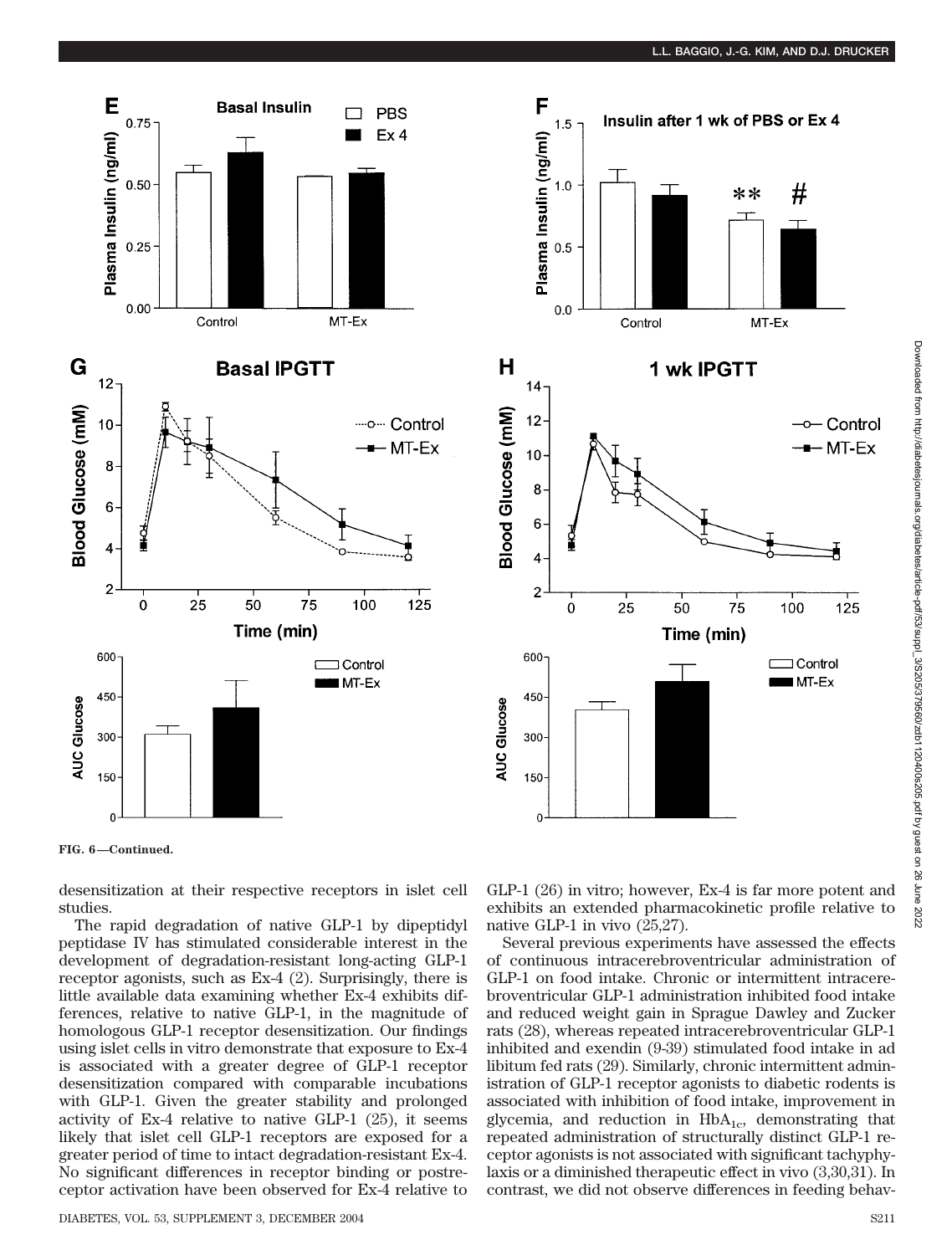





# 1 Week of Ex 4 Treatment







## **Pancreas Weight**

D





**FIG. 7. Control and MT–Ex-4 mice exhibit similar feeding behavior in response to Ex-4 treatment.** *A***: Basal cumulative and periodic food intake in control and MT–Ex-4 transgenic (MT-Ex) mice following intraperitoneal administration of Ex-4 (100 ng).** *B***: Cumulative and periodic food intake in control and MT-Ex mice following 1 week of twice-daily administration of intraperitoneal PBS or Ex-4 (100 ng).** Values are means  $\pm$  SE;  $n = 4-5$  mice/group. C: Basal body weight and **body weight after 1 week of twice-daily administration of intraperitoneal PBS or Ex-4 (100 ng) in control and MT–Ex-4 (MT-Ex) mice. Pancreas weight (***D***) and pancreatic insulin content (***E***) in control and MT–Ex-4 mice after 1 week of twice-daily administration of PBS or Ex-4** (100 ng). Values are means  $\pm$  SE;  $n = 4-8$  mice/group.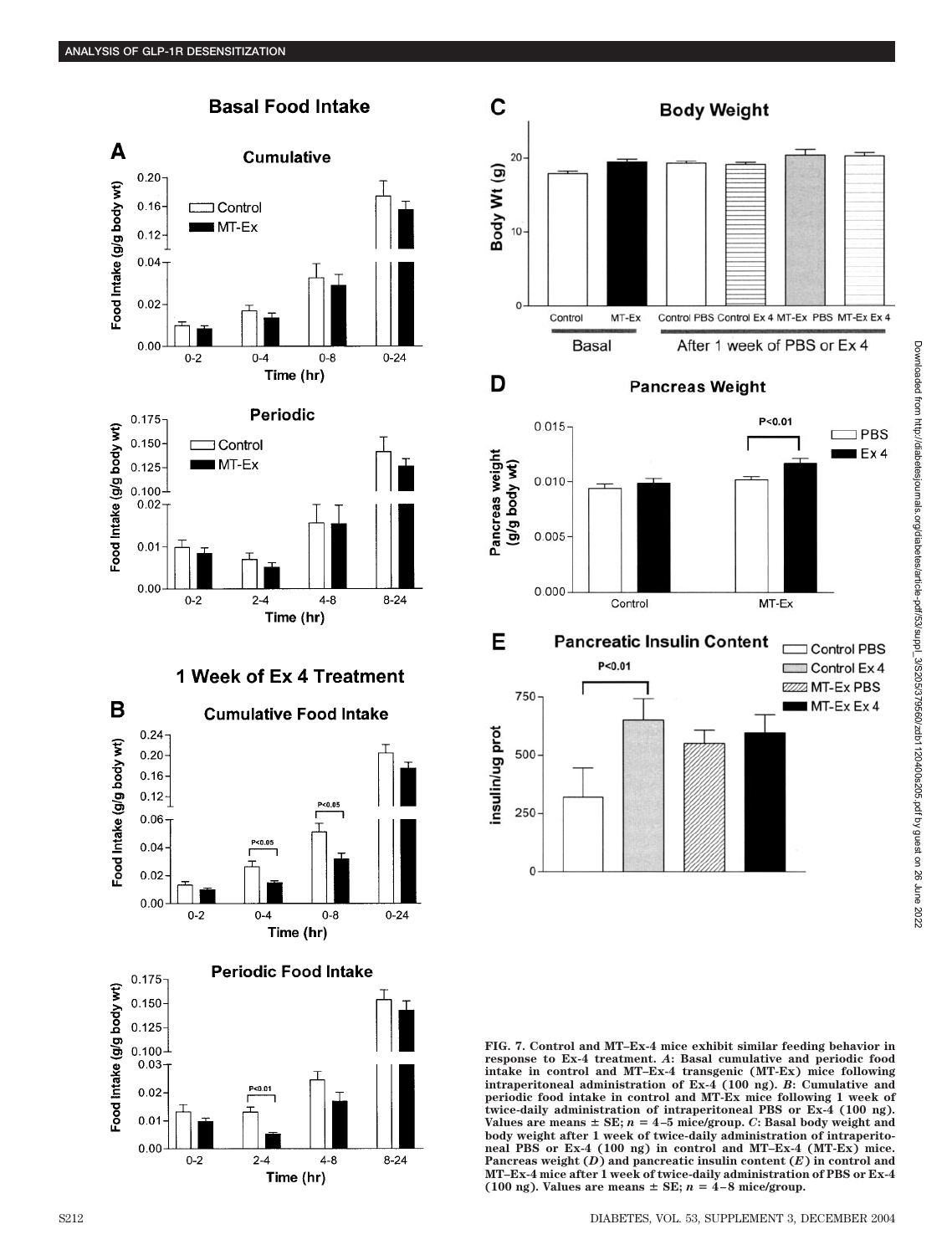ior or body weight in control versus MT–Ex-4 transgenic mice either before or after a 1-week treatment period. Moreover, MT–Ex-4 transgenic mice appeared significantly more sensitive, relative to wild-type controls, to the anorexic effects of exogenous Ex-4 in vivo. Hence, central GLP-1 receptor systems important for transducing the satiety effects of GLP-1 receptor agonists do not appear to undergo significant functional downregulation in vivo.

Our studies examining the potential for Ex-4 to produce GLP-1 receptor desensitization were prompted in part by the phenotype of MT–Ex-4 transgenic mice (14). MT–Ex-4 mice correctly process preproexendin to biologically active Ex-4 (32) and exhibit no obvious disturbances in growth, feeding behavior, islet size, or basal glucose homeostasis, despite producing circulating levels of Ex-4 from birth that would be predicted to be associated with therapeutic GLP-1 receptor–dependent actions in vivo (14). The results of our current experiments demonstrate that MT–Ex-4 mice exhibit comparatively reduced (relative to wild-type control) acute glycemic responses to initial rechallenge with Ex-4 following an OGTT but not following IPGTT. These findings raise the possibility that MT–Ex-4 mice exhibit modest but detectable differences in the degree of GLP-1 receptor desensitization at the levels of gastric emptying versus insulin secretion in vivo. Nevertheless, we did not observe detectable differences in the glycemic response of wild-type versus MT–Ex-4 mice following 1 week of Ex-4 administration. Hence, these findings argue against the development of significant GLP-1 receptor desensitization coupled to control of glucose homeostasis in vivo.

Intriguingly, we detected increased pancreatic insulin content in wild-type but not in MT–Ex-4 transgenic mice following 1 week of Ex-4 administration. Somewhat surprisingly, however, we did not detect evidence for differences in the levels of GLP-1 receptor– dependent mRNA transcripts in wild-type versus MT–Ex-4 transgenic mice, and no changes in the levels of these transcripts were observed after 1 week of twice-daily Ex-4 administration. Hence, upregulation of "classic" GLP-1–regulated genes such as pdx-1 or insulin is not an invariable consequence following Ex-4 administration to normoglycemic mice.

The realization that sustained exposure to GLP-1 receptor agonists may produce therapeutically desirable effects on glucose control and energy homeostasis in subjects with type 2 diabetes (2) raises the question of whether continuous GLP-1 receptor activation might potentially be associated with clinically meaningful desensitization of the GLP-1 receptor in vivo. A 6-week study of native GLP-1 administered by continuous subcutaneous infusion produced significant reductions in fasting and postprandial glucose in association with reductions in  $HbA_{1c}$  and body weight (33). Similar glucose-lowering results were obtained in a study of eight subjects treated with continuous subcutaneous GLP-1 infusion for 12 weeks (8). Hence, sustained elevations in levels of circulating GLP-1 are not associated with a detectable loss of biological activity in vivo. Similarly, twice-daily administration of Ex-4 in subjects with type 2 diabetes produced a significant reduction in fructosamine and  $HbA_{1c}$  over a 12-week study period (13). Hence, although our studies clearly demonstrate that

the GLP-1 receptor exhibits the capacity for receptor desensitization following continuous exposure to GLP-1 receptor agonists in vitro, the available evidence clearly indicates that continuous activation of the GLP-1 receptor in diabetic subjects does not lead to a detectable loss of GLP-1 receptor–dependent biological activity in vivo. Nevertheless, as GLP-1 receptro agonists do not achieve a normalization of fasting or postprandial glucose in all treated diabetic subjects, increased understanding of the molecular determinants linking GLP-1 receptor activation to sustained lowering of blood glucose may be useful for optimizing therapeutic outcomes with these agents in future studies.

### **ACKNOWLEDGMENTS**

This work was supported in part by operating grants from the Canadian Diabetes Association and the Juvenile Diabetes Research Foundation to D.J.D. D.J.D. is supported by a Canada research chair in regulatory peptides.

We thank Xiemin Cao for assistance with the real-time PCR experiments.

#### **REFERENCES**

- 1. Drucker DJ: Biological actions and therapeutic potential of the glucagonlike peptides. *Gastroenterology* 122:531–544, 2002
- 2. Drucker DJ: Enhancing incretin action for the treatment of type 2 diabetes. *Diabetes Care* 26:2929–2940, 2003
- 3. Kim JG, Baggio LL, Bridon DP, Castaigne JP, Robitaille MF, Jette L, Benquet C, Drucker DJ: Development and characterization of a glucagonlike peptide 1-albumin conjugate: the ability to activate the glucagon-like peptide 1 receptor in vivo. *Diabetes* 52:751–759, 2003
- 4. Li Y, Hansotia T, Yusta B, Ris F, Halban PA, Drucker DJ: Glucagon-like peptide-1 receptor signaling modulates beta cell apoptosis. *J Biol Chem* 278:471–478, 2003
- 5. Drucker DJ: Glucagon-like peptides: regulators of cell proliferation, differentiation, and apoptosis. *Mol Endocrinol* 17:161–171, 2003
- 6. Larsen J, Hylleberg B, Ng K, Damsbo P: Glucagon-like peptide-1 infusion must be maintained for 24 h/day to obtain acceptable glycemia in type 2 diabetic patients who are poorly controlled on sulphonylurea treatment. *Diabetes Care* 24:1416–1421, 2001
- 7. Zander M, Madsbad S, Madsen JL, Holst JJ: Effect of 6-week course of glucagon-like peptide 1 on glycaemic control, insulin sensitivity, and beta-cell function in type 2 diabetes: a parallel-group study. *Lancet* 359:824–830, 2002
- 8. Meneilly GS, Greig N, Tildesley H, Habener JF, Egan JM, Elahi D: Effects of 3 months of continuous subcutaneous administration of glucagon-like peptide 1 in elderly patients with type 2 diabetes. *Diabetes Care* 26:2835– 2841, 2003
- 9. Kieffer TJ, McIntosh CH, Pederson RA: Degradation of glucose-dependent insulinotropic polypeptide and truncated glucagon-like peptide 1 in vitro and in vivo by dipeptidyl peptidase IV. *Endocrinology* 136:3585–3596, 1995
- 10. Mentlein R, Gallwitz B, Schmidt WE: Dipeptidyl-peptidase IV hydrolyses gastric inhibitory polypeptide, glucagon-like peptide-1(7–36)amide, peptide histidine methionine and is responsible for their degradation in human serum. *Eur J Biochem* 214:829–835, 1993
- 11. Ritzel R, Orskov C, Holst JJ, Nauck MA: Pharmacokinetic, insulinotropic, and glucagonostatic properties of GLP-1 [7–36 amide] after subcutaneous injection in healthy volunteers: dose-response relationships. *Diabetologia* 38:720–725, 1995
- 12. Agerso H, Vicini P: Pharmacodynamics of NN2211, a novel long acting GLP-1 derivative. *Eur J Pharmacol Sci* 19:141–150, 2003
- 13. Fineman MS, Bicsak TA, Shen LZ, Taylor K, Gaines E, Varns A, Kim DW, Baron AD: Effect on glycemic control of synthetic exendin-4 (AC2993) additive to existing metformin and/or sulfonylurea treatment in patients with type 2 diabetes. *Diabetes Care* 27:2370–2377, 2003
- 14. Baggio L, Adatia F, Bock T, Brubaker PL, Drucker DJ: Sustained expression of exendin-4 does not perturb glucose homeostasis,  $\beta$  cell mass or food intake in metallothionein-preproexendin transgenic mice. *J Biol Chem* 275, 2000
- 15. Bradford MM: A rapid and sensitive method for the quantitation of